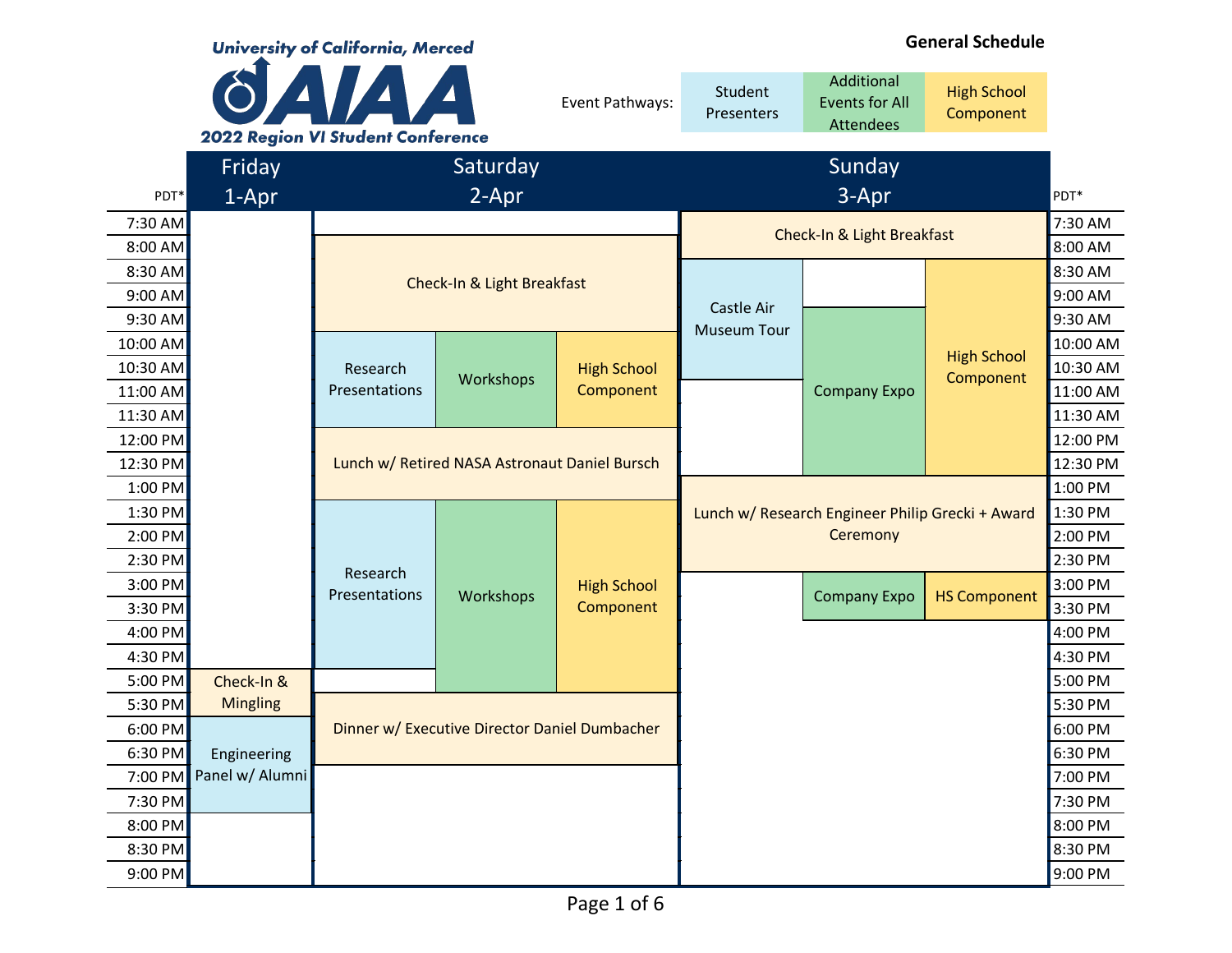

**Research Paper Competition Schedule**

**Team & High School Category**

### **Location: Conference Center Room 220**

|                  |             | Saturday                                                                                                                |
|------------------|-------------|-------------------------------------------------------------------------------------------------------------------------|
| PDT <sup>*</sup> |             | 2-Apr                                                                                                                   |
| 10:00 AM         | Team        | Design of a Lunar Architecture for Tree Traversal in Service of Cabled Exploration                                      |
| 10:30 AM         | Team        | Characterization of 3D Printed Fuel Grains for Hybrid Rocket Engines                                                    |
| 11:00 AM         | Team        | Water Impact of Rigid Biconic Geometries: An Experimental Investigation into Futuristic Space Capsule Splashdown Events |
| 11:30 AM         | Team        | Harvesting Thermal Energy from Frictional Braking by using a Thermoelectric Medium                                      |
| 12:00 PM         |             | Lunch w/ Retired NASA Astronaut Daniel Bursch                                                                           |
| 1:30 PM          | Team        | SCAMORSA-1: A camber-morphing wind turbine blade with sliding composite skin                                            |
| 2:00 PM          | Team        | Fluidic Elastomer Actuator Based Gripper with Integrated Secondary SMA Actuators                                        |
| 2:30 PM          | Team        | Undergraduate designed Hollow Cathode Hall Effect Thruster                                                              |
| 2:55 AM          |             | <b>Break</b>                                                                                                            |
| 3:10 PM          |             | High School Creating an Angle of Attack indicator for a Schweizer 2-33 and comparing flight efficiency to an ASW 22     |
| 3:40 PM          | High School | <b>Computational Fluid Dynamics For a Solar Car</b>                                                                     |
| 4:10 PM          |             | High School Synthesis and Applications of Flash Joule Heating Graphene for Manufacturing in Space                       |
| 4:40 PM          |             | <b>Workshops Available</b>                                                                                              |
| 5:30 PM          |             | Dinner w/ Executive Director Daniel Dumbacher                                                                           |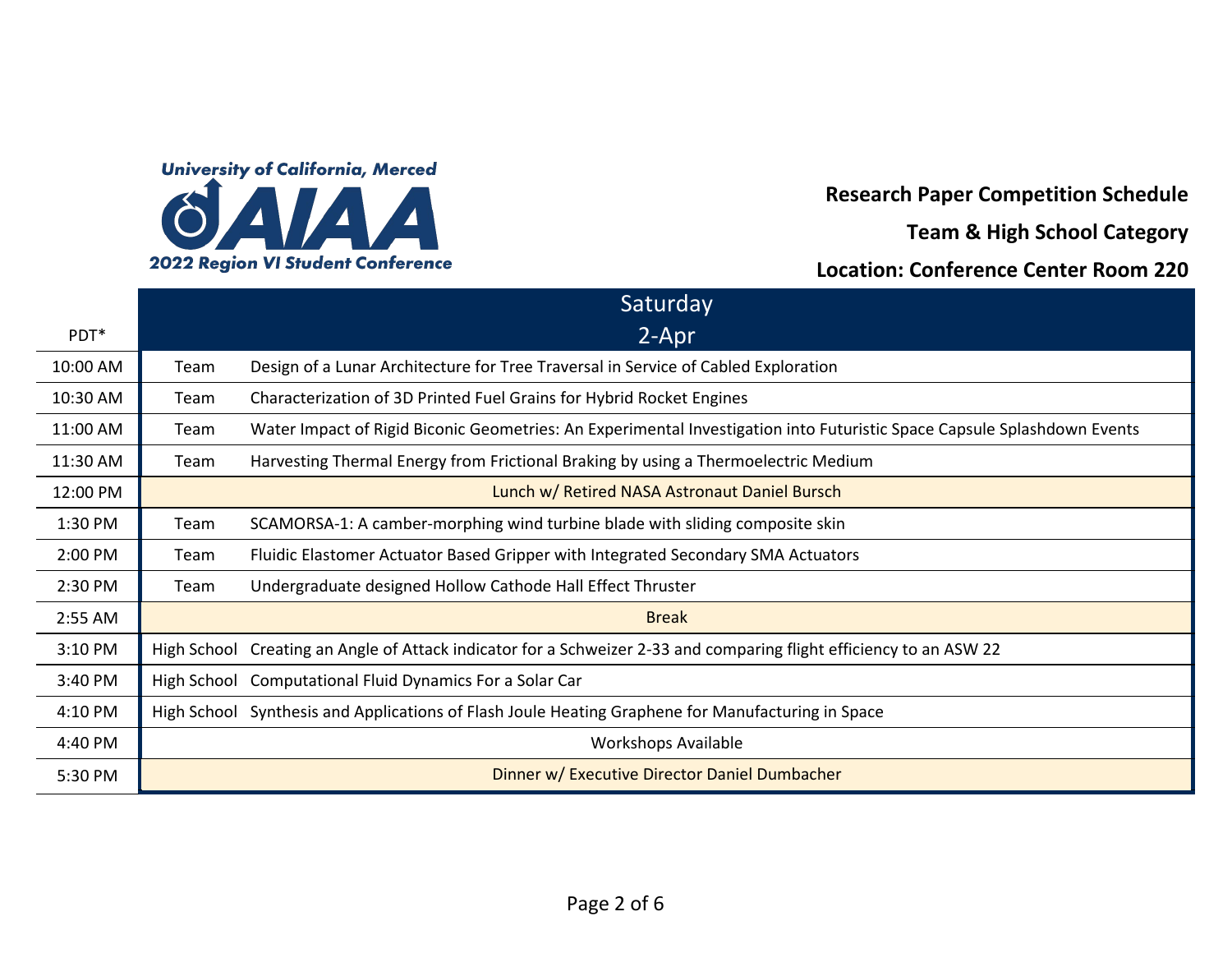

**Research Paper Competition Schedule**

**Undergraduate & Master Category**

**Location: Conference Center Room 215**

|          | Saturday                                                                                                                          |
|----------|-----------------------------------------------------------------------------------------------------------------------------------|
| PDT*     | $2 -$ Apr                                                                                                                         |
| 10:00 AM | Overview of "Data Mules" on a Mars Cycler using 2D Orbital Mechanics<br>Undergrad                                                 |
| 10:30 AM | Machine Learning Techniques for Bluff Body Aerodynamics<br>Undergrad                                                              |
| 11:00 AM | Thermal Analysis of Boron/PVDF and Boron Carbide/PVDF Mixtures<br>Undergrad                                                       |
| 11:30 AM | Structural and Thermal Analysis of Ram Accelerator Projectile Configurations<br>Undergrad                                         |
| 12:00 PM | Lunch w/ Retired NASA Astronaut Daniel Bursch                                                                                     |
| 1:30 PM  | Optical Fabrication Report Technique for Flat-Faced Propellant Injectors<br>Undergrad                                             |
| 2:00 PM  | Processing of High-Speed Video Data for Rotating Detonation Engines<br>Undergrad                                                  |
| 2:30 PM  | Modeling of Gas-Dynamic Partial Pressure Mixing for Ram Accelerator Applications<br>Undergrad                                     |
| 2:55 AM  | <b>Break</b>                                                                                                                      |
| 3:10 PM  | Virtual Aperture Multispectral Imaging for Atmospheric Reentry Studies Using High-Altitude Reflective Arrays<br>Undergrad         |
| 3:40 PM  | Undergrad<br>Modern Physics and the Black Hole Information Paradox                                                                |
| 4:10 PM  | Modification of Supersonic to Hypersonic Wind Tunnel by Designing Heat Exchanger for High Enthalpy Reservoir Conditions<br>Master |
| 4:40 PM  | <b>Workshops Available</b>                                                                                                        |
| 5:30 PM  | Dinner w/ Executive Director Daniel Dumbacher                                                                                     |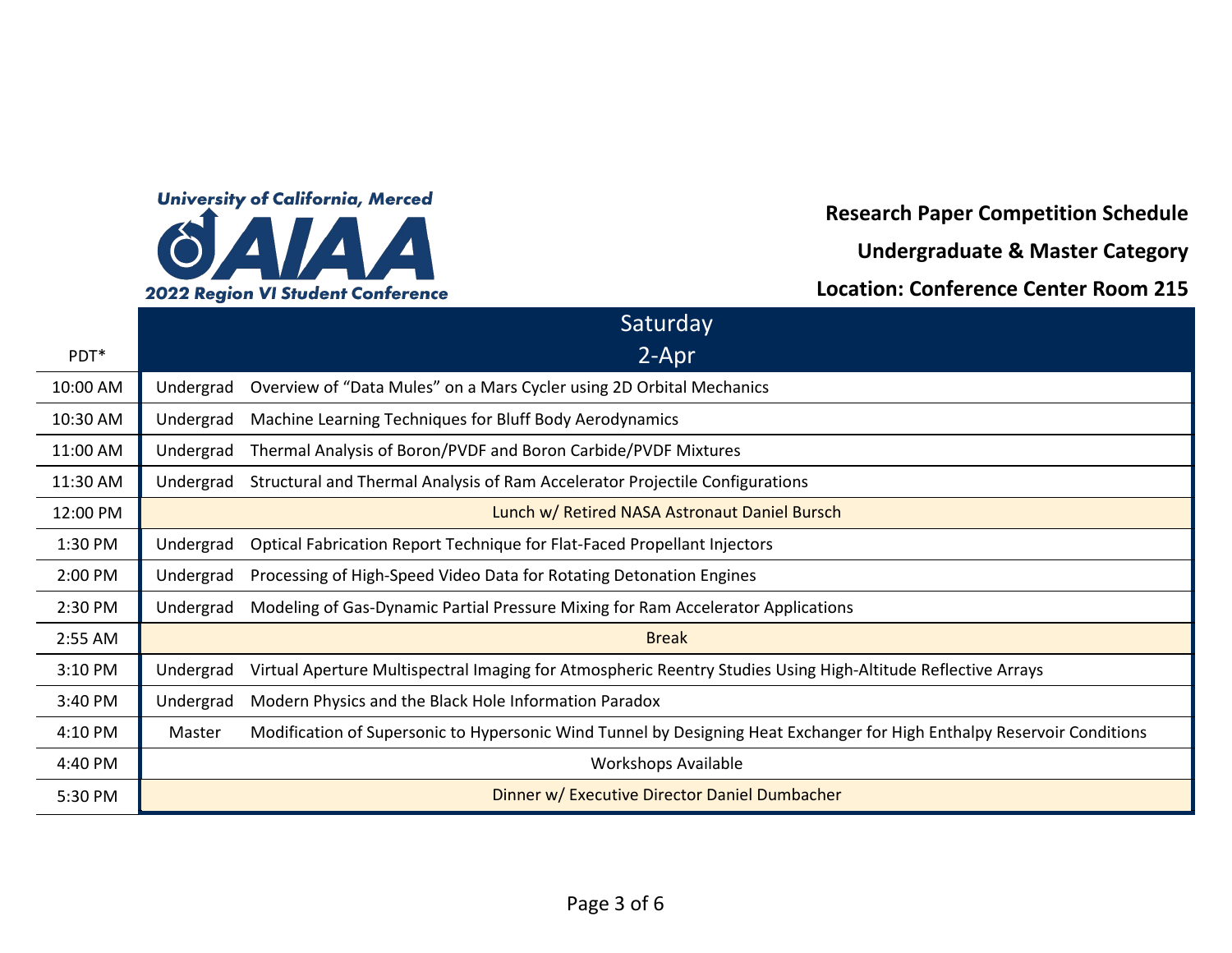

### **Workshop/Activity Schedule**

#### **Locations: Conference Center (CC)**

|          | Saturday           |                                                                        |  |
|----------|--------------------|------------------------------------------------------------------------|--|
| PDT*     |                    | 2-Apr                                                                  |  |
| 10:00 AM | <b>CC Ballroom</b> | The Journey of an Engineer with Jarrett Indalecio                      |  |
| 11:00 AM | <b>CC 105</b>      | Air Force Aviation and Technical Careers Panel with the U.S. Air Force |  |
|          | CC 110             | Leadership Development with Jess Évora                                 |  |
| 12:00 PM | <b>CC Ballroom</b> | Lunch w/ Retired NASA Astronaut Daniel Bursch                          |  |
| 1:30 PM  | CC 105             | Air Force Aviation and Technical Careers Panel with the U.S. Air Force |  |
|          | CC 110             | Leadership Development with Jess Évora                                 |  |
| 2:30 PM  | CC 105             | Interviewing Tips with Alumni (Pre-Registration Required)              |  |
|          | CC 110             | Resume Building with Elizabeth Atilano (High School Component)         |  |
| 3:30 PM  |                    | <b>Break</b>                                                           |  |
| 4:00 PM  | CC 105             | Interviewing Tips with Alumni (Pre-Registration Required)              |  |
|          | CC 110             | Resume Building with Elizabeth Atilano (College)                       |  |
| 5:00 PM  | <b>CC Ballroom</b> | Break w/ Kahoot Competition                                            |  |
| 5:30 PM  | <b>CC Ballroom</b> | Dinner w/ Executive Director Daniel Dumbacher                          |  |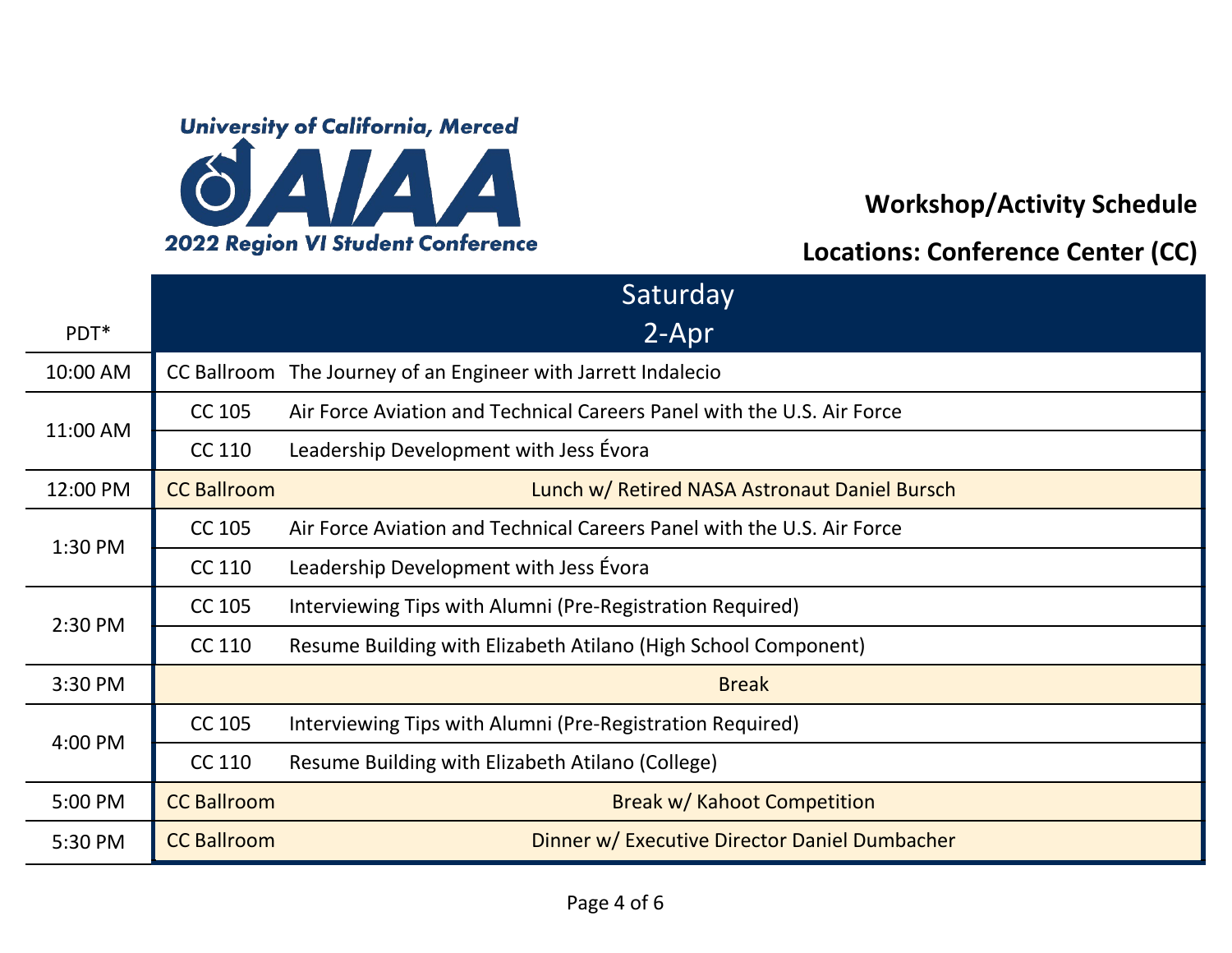

**High School Component Activity Schedule**

**Group A**

**Locations: Conference Center (CC) &**

### **Kolligian Library 202**

|                  |                    | Saturday                                                               |
|------------------|--------------------|------------------------------------------------------------------------|
| PDT <sup>*</sup> |                    | 2-Apr                                                                  |
| 10:00 AM         |                    | CC Ballroom The Journey of an Engineer with Jarrett Indalecio          |
| 11:00 AM         | CC 105             | Air Force Aviation and Technical Careers Panel with the U.S. Air Force |
| 12:00 PM         | <b>CC Ballroom</b> | Lunch w/ Retired NASA Astronaut Daniel Bursch                          |
| 1:30 PM          | CC 110             | Leadership Development with Jess Évora                                 |
| 2:30 PM          | CC 110             | Resume Building with Elizabeth Atilano                                 |
| 3:30 PM          | <b>KL 202</b>      | <b>Public Speaking &amp; Lunar Settlement Competition Prep</b>         |
| 5:30 PM          | <b>CC Ballroom</b> | Dinner w/ Executive Director Daniel Dumbacher                          |

# **High School Component Activity Schedule**

**Group B**

# **Locations: Conference Center (CC) &**

# **Kolligian Library (KL) 208**

|                  |                    | Saturday                                                               |
|------------------|--------------------|------------------------------------------------------------------------|
| PDT <sup>*</sup> |                    | 2-Apr                                                                  |
| 10:00 AM         |                    | CC Ballroom The Journey of an Engineer with Jarrett Indalecio          |
| 11:00 AM         | CC 110             | Leadership Development with Jess Évora                                 |
| 12:00 PM         | <b>CC Ballroom</b> | Lunch w/ Retired Astronaut Daniel Bursch                               |
| 1:30 PM          | CC 105             | Air Force Aviation and Technical Careers Panel with the U.S. Air Force |
| 2:30 PM          | CC 110             | Resume Building with Elizabeth Atilano                                 |
| 3:30 PM          | <b>KL 208</b>      | Public Speaking & Lunar Settlement Competition Prep                    |
| 5:30 PM          | <b>CC Ballroom</b> | Dinner w/ Executive Director Daniel Dumbacher                          |

Page 5 of 6